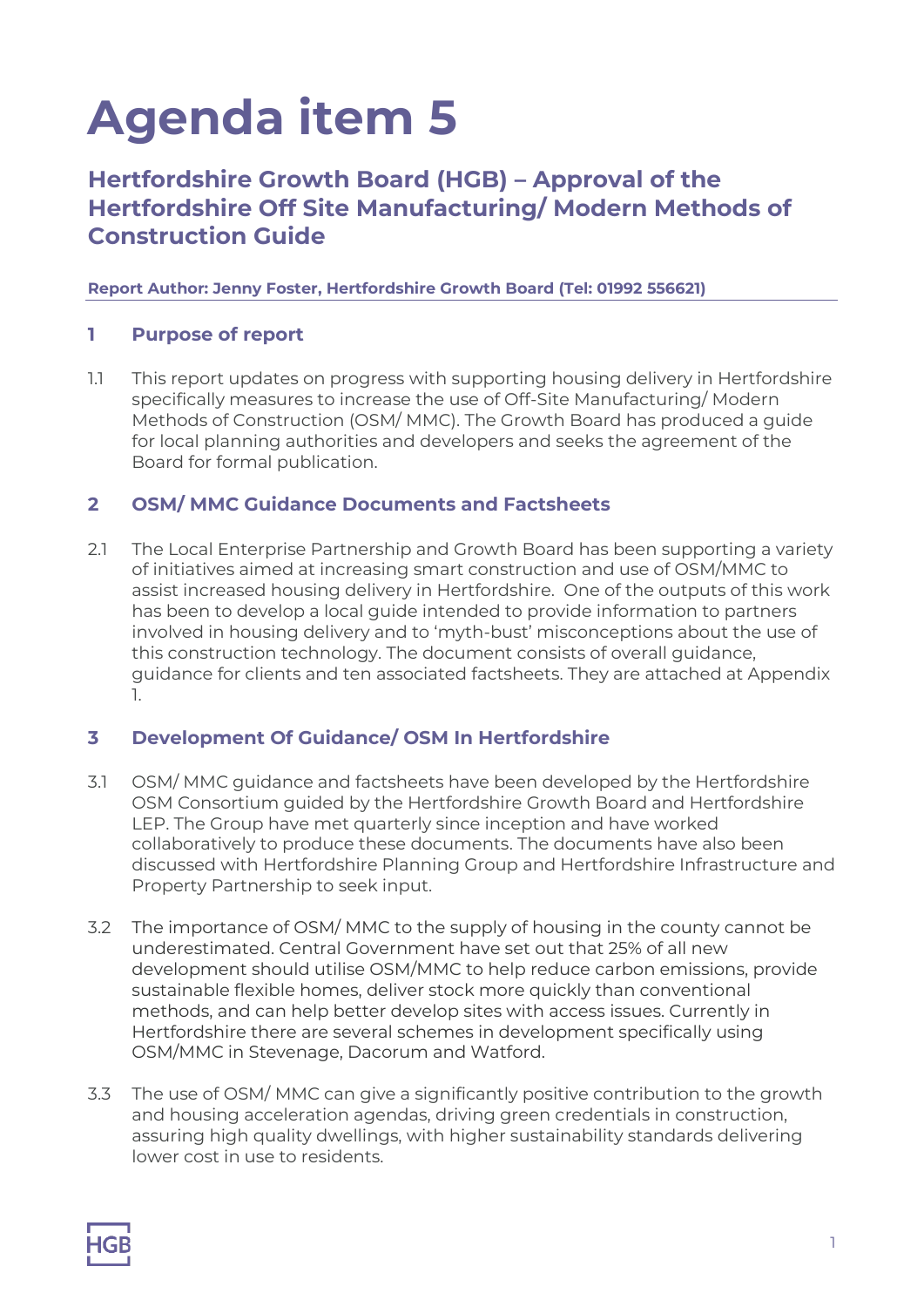- 3.4 West Herts College have commenced an apprenticeship scheme for OSM/MMC construction skills with 10 students due to start in September 2022. A purposebuilt example of OSM/MMC has been installed in their reception area by Donaldson Timber Structures, formerly Stuart Milne Timber Systems who are sponsoring this skills training. Whilst not open to the public to view it is recognised that this is a large step towards delivering OSM/ MMC within Hertfordshire. Herts IQ, our Enterprise zone and Hertfordshire LEP are actively seeking to secure a Hertfordshire based OSM/ MMC provider.
- 3.5 To keep track of levels of development that are utilising OSM/MMC across Hertfordshire, the annual monitoring exercise carried out by Hertfordshire County Council will capture this and provide tangible reports which can be used to revise the documents and factsheets on an annual basis. The ongoing promotion of OSM/MMC will continue through the Hertfordshire Growth Board including workshops with local authorities and developer partners through Hertfordshire Infrastructure and Delivery Board.
- 3.6 The guidance and factsheets are intended to be dynamic documents that will be updated on a regular basis.

### **4 OSM/ MMC benefits**

- 4.1 Utilising OSM/ MMC has multiple benefits. Whilst the costings are different to traditional build in that they are predominantly up-front, the speed of construction cannot be underestimated. OSM/ MMC gives quicker completionstypically 30%50% - leading to a faster return on investment. They provide a consistency of build quality across developments, lower defect issues to resolve, and give a significantly higher thermal performance reducing running costs for the occupier.
- 4.2 OSM/ MMC is a more sustainable form of construction. 50% of waste in the UK comes from construction. Using OSM/ MMC site waste can be virtually eliminated to less than 1%, any waste that does arise can be controlled and recycled. There are less deliveries to site, and workers on site reducing carbon emissions, reduced disruption to the locality and less dust/ noise arising from the development.
- 4.3 This method of construction is utilised across the world very successfully. There are numerous developments ongoing in England. It requires a break in tradition and educating finance, procurement and delivery teams but it is not an impossible task. The benefits are clear, and to enable Hertfordshire to deliver the homes it needs this technology will need to be embraced. Officers also want to encourage this technology to develop as part of the clean construction sector in the County.

#### **5 Implications**

5.1 There are no adverse legal, financial, equalities, environmental, sustainability or other implications arising from this report and its recommendations which support the ongoing work and priorities of the Growth Board.